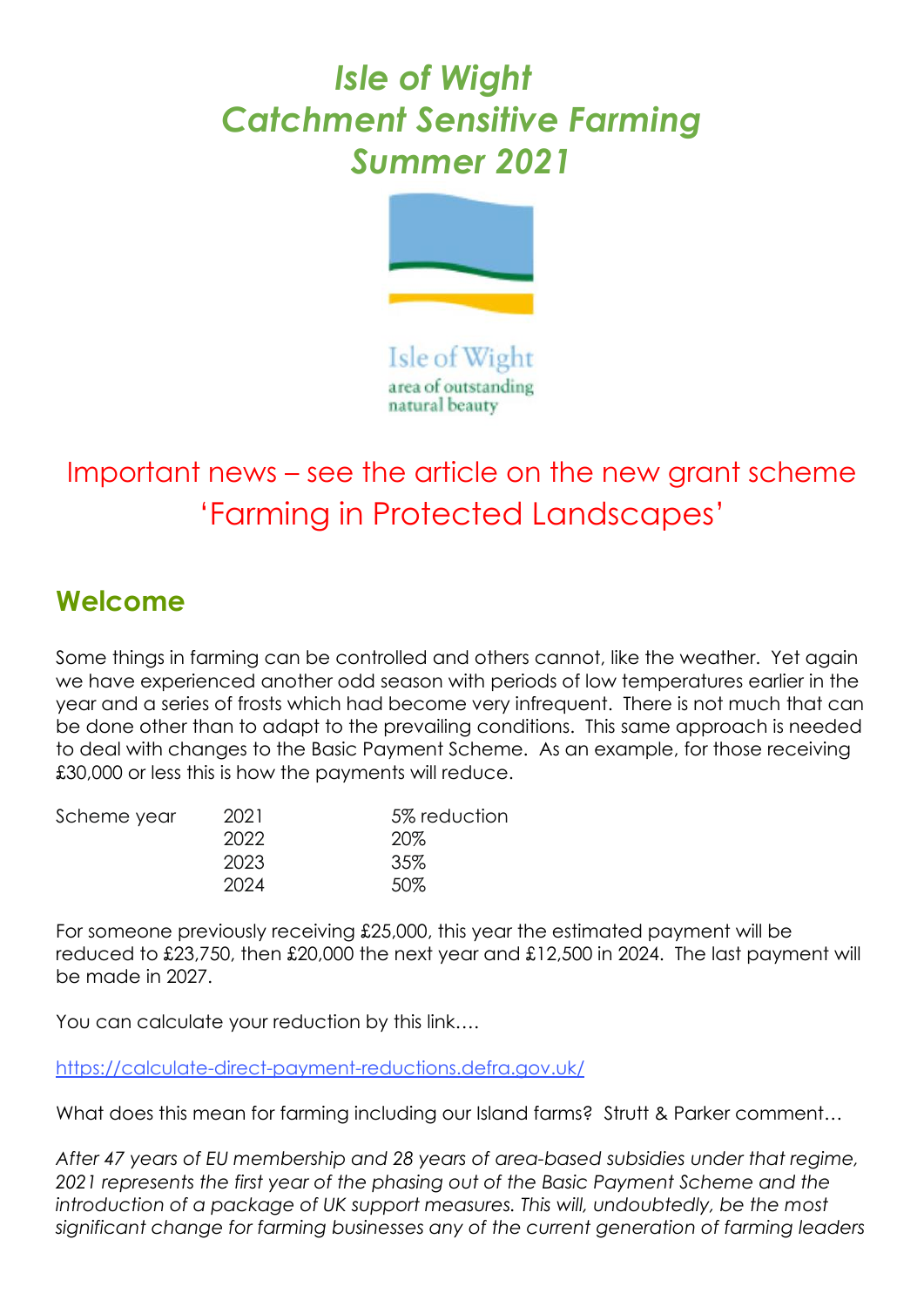will have seen. It will present some very significant challenges to many businesses, particularly those that are heavily dependent on BPS to support profits. Nevertheless, there will also be plenty of opportunities for the best operators to grow their businesses.

Many Island farmers have responded to the cuts in BPS by applying to join the Countryside Stewardship scheme. Such a move makes perfect sense – it's a case of 'a bird on the hand...'. Whilst Stewardship is not a direct replacement it does reward sound land management with a guaranteed annual payment. If Environmental Land Management (ELM) provides a more attractive option in 2024/25 then early exit from Stewardship is permissible without financial penalty. Stewardship applications must be submitted before 30<sup>th</sup> July but if this deadline cannot be met do get in touch to work up a scheme for next year.

Unlike the weather, there is certainty on the reduction in direct farming subsidy, but what does the Government offer instead? There is much on the horizon with, for example, the first component of ELM known as the Sustainable Farm Incentive (SFI). This is currently a pilot scheme so that when fully open should have its design fully tried and tested. At least one farm on the Island I am aware of has signed up for the SFI. Another scheme for those who wish to leave farming the is currently available for comment. The Lump sum exit scheme is aimed at those who 'would like to retire or leave the industry but have found it difficult to do so for financial reasons'. The Government proposes to offer a payment to help them do this in a planned and managed way

The most recent announcement is for those who are thinking of planting trees. This is an upgraded version of the Woodland Creation Scheme and has the title of England Woodland Creation Offer (EWCO). For more detail see...

## https://www.gov.uk/guidance/england-woodland-creation-offer

In addition to the grant you may also be able to gain extra income from selling carbon credits resulting from the new planting.

CSF can arrange a completely free visit by qualified external consultants to advise on soil and nutrient management planning, slurry/manure handling storage, machinery testing and calibration (fertiliser and manure spreaders), soil sampling and slurry/manure sampling and analysis. Contact us for further details.